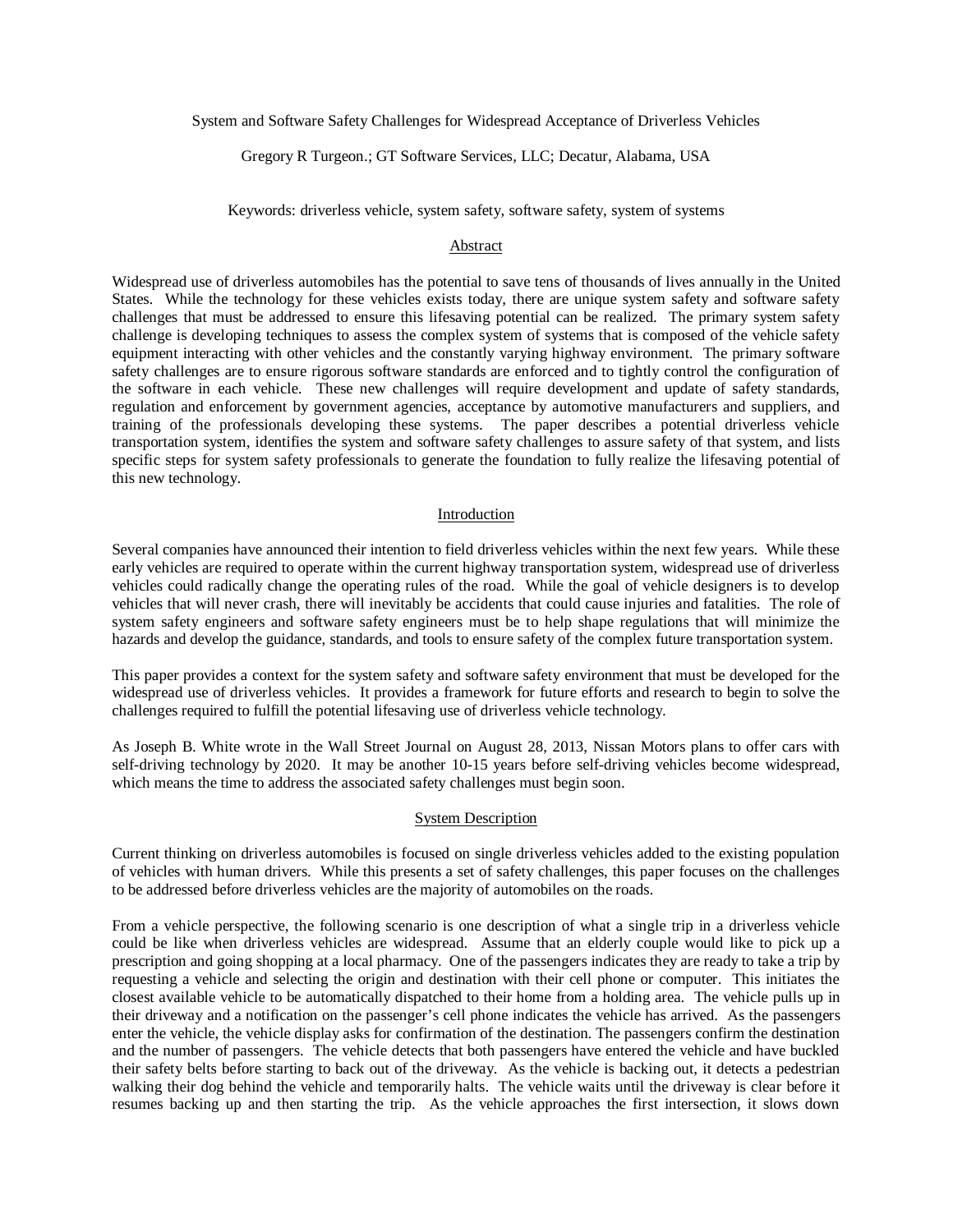slightly. The vehicle communicates with the cross traffic. All the vehicles approaching the intersection communicate with each other and negotiate the timing of their trip through the intersection. The vehicles weave through each other like a marching band crossing in formation, barely slowing down as they pass in close proximity. As the vehicle continues, it approaches a cross walk with pedestrians waiting to cross. A signal indicates to the pedestrians that it is time to cross. The vehicles closest to the cross walk stop and all the following vehicles quickly line up behind the stopped vehicles. When the pedestrians have safely crossed, the lead vehicles quickly accelerate with all the following vehicles accelerating in unison, leaving a uniform 2 meter space between the vehicles. The vehicle with our passengers seamlessly merges onto a 4 lane highway with other vehicles slowing down and speeding up ever so slightly to allow the merging vehicle to enter. It is rush hour and the 4 lane highway is tightly packed with vehicles leaving the uniform 2 meter spacing. The major intersection in town is now constructed as a roundabout with two 4 lane highways intersecting. Our vehicle needs to turn left, so it weaves through other vehicles to the  $2<sup>nd</sup>$  exit in the roundabout. As with other intersections, the vehicles around it all communicate with each other and move to a defined protocol to allow each vehicle to move to its destination. It is choreographed like a well-rehearsed dance. Our passengers arrive at the pharmacy by turning into the drive way. The vehicle approaches the front door and waits until the passengers have exited. The vehicle then parks in the exact size parking space it needs. It is soon blocked into the parking spot by other automatically parking vehicles.

When the couple is in the store checkout lane, they use their cell phone to summon the car from its parking spot. The summoned vehicle communicates with the other parked vehicles that are blocking it in to quickly and efficiently move all those vehicles and allow the summoned vehicle to proceed to the front door to pick up the waiting elderly couple. The couple decides they would like to stop for coffee before going home, so they request the new destination using a voice command after they enter the vehicle. The vehicle confirms the new destination, verifies the passengers are seated and buckled and then drives them to the coffee shop. At the coffee shop, the vehicle indicates that it is low on gas and is going to automatically refuel while the couple is in the coffee shop.

Looking at the changes from the highway transportation system perspective, gives another view on the complexity of the system. The system is able to operate both safely and efficiently because of the cooperation between the independent driverless vehicles. Each intersection requires communication and negotiation between all vehicles that are entering the intersection. The protocols for this must be well defined and need to be validated to ensure that no collisions will occur. The protocols must include fail-safe conditions to prevent collisions in the event of communication failures, mechanical failures, or external events. The protocol specifications must be rigorously reviewed and modeled to ensure they are safe under all conditions. The implementation of the protocols on each vehicle model must also be rigorously verified.

On the interstates and highways, the vehicles can be densely packed because driver reaction time is no longer a limitation. They can accelerate and decelerate as a single unit. The vehicles can also smoothly accommodate merging traffic by slightly slowing down or speeding up to make space for merging vehicles. Vehicles approaching a busy highway can also slow down to prevent overloading of a packed highway. This will alleviate the stop-and-go traffic seen on today's highways, which will reduce commute times, reduce fuel consumption, and reduce highway infrastructure costs.

In the city, the system will have to accommodate external factors such as pedestrians and bicyclist. City streets could be cleared up by automated parking, leaving street parking lanes available for either vehicles or pedestrian and bicycle usage.

## System Effects and Benefits

Widespread use of driverless vehicles will result in many benefits to society. Among the benefits are lives saved, injuries prevented, reduced medical costs, increased productivity from reduced commuting time, infrastructure cost savings, and reduced emissions of  $CO<sub>2</sub>$  and other pollutants.

According to the United States National Highway Traffic Safety Administration, there were 32,367 fatalities from motor vehicle crashes in 2011 (ref. 1). This number has varied between approximately 30,000 to more than 50,000 fatalities per year since 1949 (Figure 1).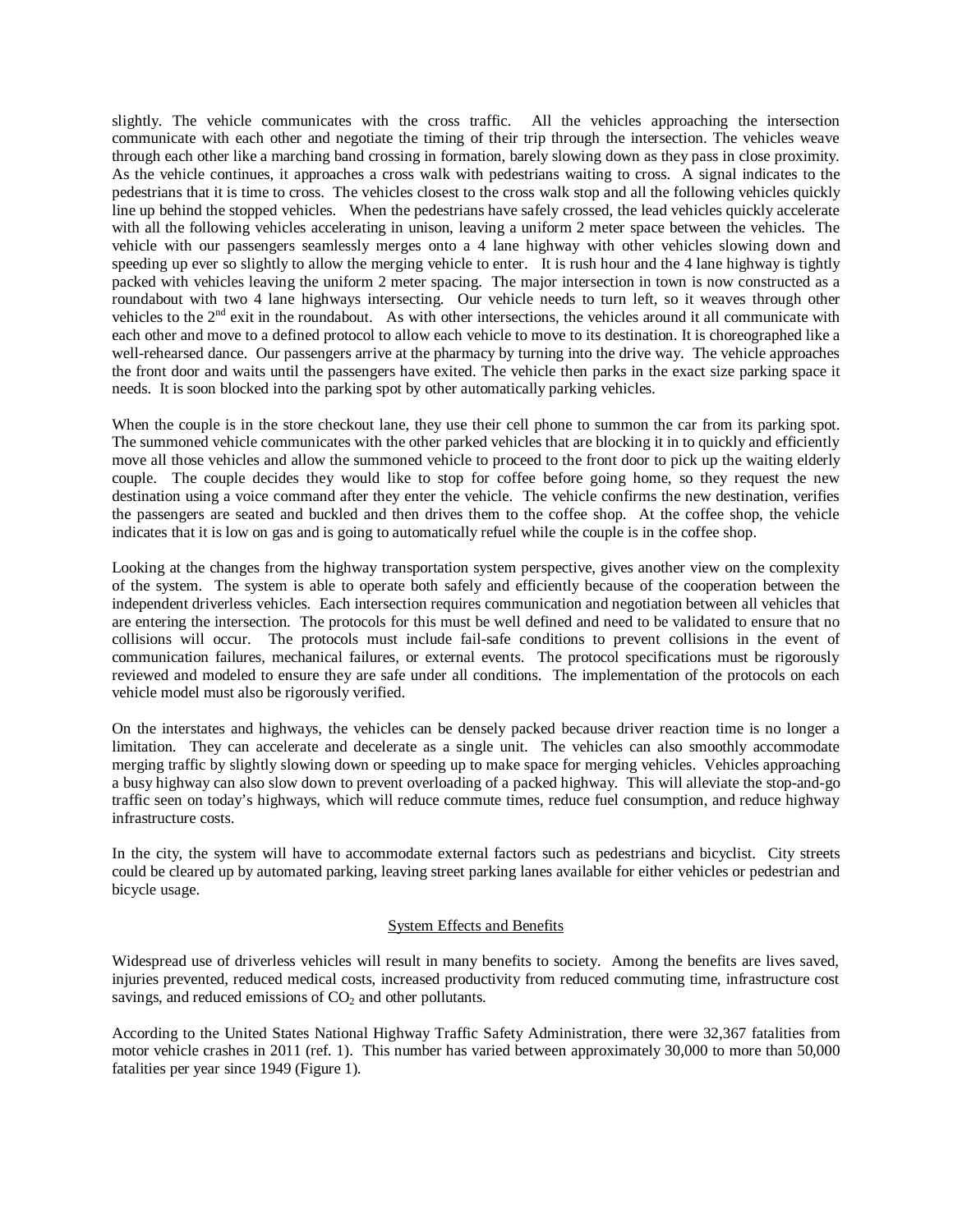

# Figure 1. Fatalities and Fatality Rate per 100 **Million Vehicle Miles Traveled Between 1949 and** 2011.

Figure 1 – US Highway Traffic Fatalities

According to Sebastin Thrun, the lead developer of Google's driverless car, accidents can be reduced by 90% (ref 2.). Assuming that there is a corresponding reduction in fatalities, this could save more than 29,000 traffic fatalities in the United States alone.

Another 2.22 million people were injured in motor vehicle traffic crashes in 2011 (ref. 3). The use of driverless vehicles has the potential to significantly reduce these injuries and the corresponding medical costs. In 2010, 2.24 million people were injured in motor vehicle traffic crashes (ref. 4). The estimated cost of these injuries is estimated to be \$99 billion in lifetime medical care and lost productivity (ref. 5).

While not nearly as significant as reduced fatalities and injuries, widespread use of driverless vehicles will more efficiently move traffic, especially during peak traffic times. This will reduce commuting time and pollutant emissions. One study estimated the delays caused by traffic congestion resulted in \$121 billion in lost productivity and added fuel costs in the United States in 2011 (ref. 6). This is a combination of 5.5 billion extra hours and 2.9 billion gallons of fuel due to congestion delays. Google has stated their goal is to reduce traffic congestion by 90% (ref. 2). This would reduce traffic congestion costs by almost \$109 billion in the US annually.

Amazingly, each gallon of gasoline burned by an automobile produces 19.6 pounds of  $CO<sub>2</sub>$  (ref. 9). Therefore reducing 90% of congestion delays could reduce  $CO<sub>2</sub>$  emissions from automobiles in the US by 51.2 billion pounds annually (90% of 2.9 billion gallons X 19.6 pounds per gallon).

Finally, cities and states can reduce infrastructure costs. The efficiencies of the driverless vehicle system will reduce the need to add lanes to existing roads and to build new roads that are currently needed to reduce traffic congestion. If done properly, this will contribute to a higher quality of life in addition to the cost savings.

### System Safety Challenges

Driverless vehicles have great potential to save lives and reduce injuries. There are, however, significant system safety challenges to realize the greatest improvements. These challenges include the complexity and magnitude of the bold new highway transportation system of systems, the variability of the external environment, and developing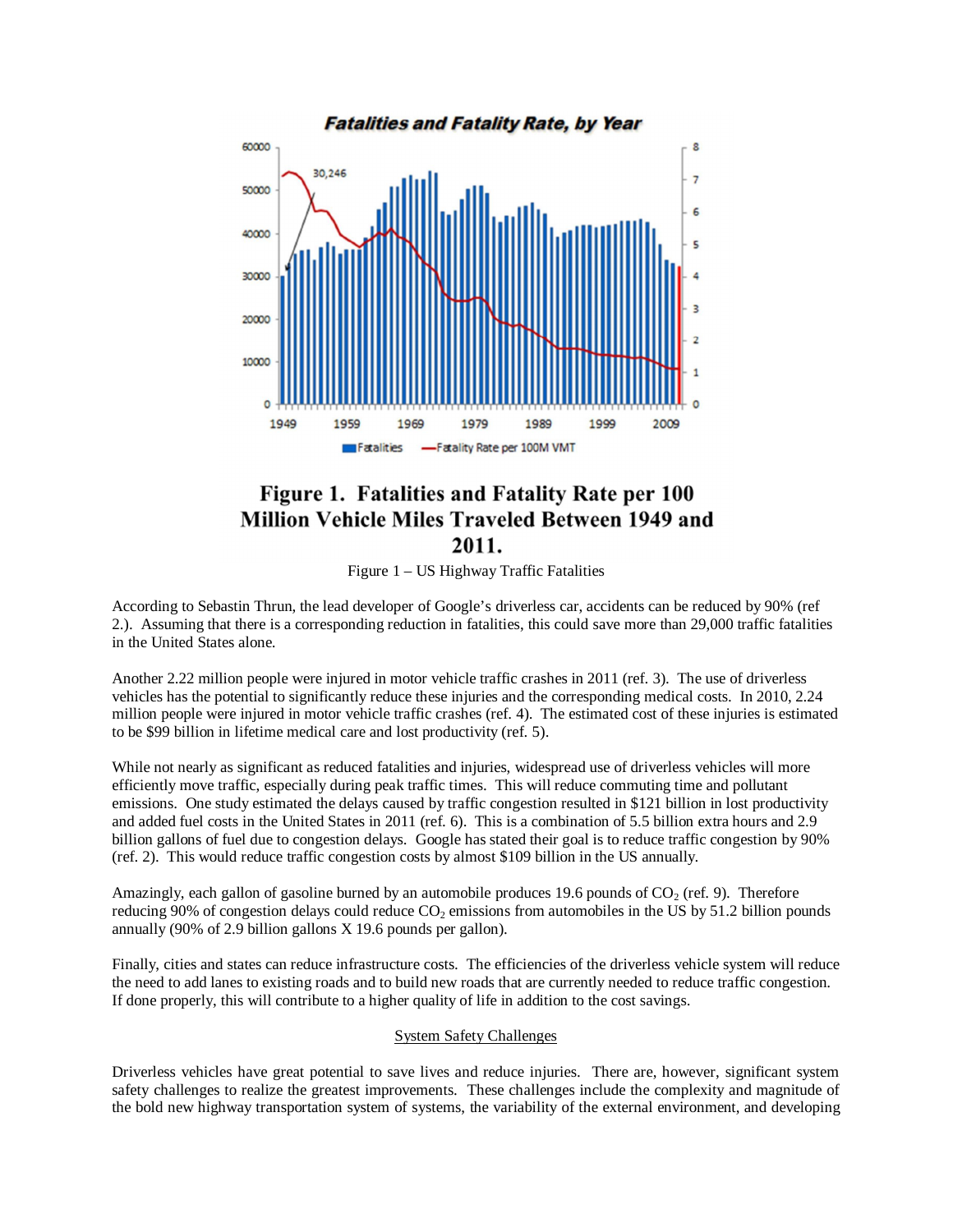methods to evaluate both the specification of the traffic protocols and the implementation in various vehicle model designs.

The main focus of current automotive system safety is in two arenas. First is the safety of each individual vehicle. The safety of the vehicle is considered including crashworthiness, active safety devices such as airbags, anti-lock brakes, and traction control, and the hazards caused by failure modes of critical components. There are significant developments recently in the area of crash avoidance systems. These include automatic braking, adaptive cruise control, lane departure warning systems, heads-up displays, and blind spot warning detection. The NHTSA is actively involved in research to validate the effectiveness of these systems on fleets of vehicles (ref. 1).

The second arena is a macro perspective of roadway safety. This is embodied as traffic engineers analyzing accident data to determine dangerous roads and intersections. This is also analyzed by NHTSA to provide feedback on safety equipment, speed limits, traffic laws, and factors such as distracted driving.

Widespread driverless vehicle use will create new system safety challenges. The aerospace and defense system safety communities have gained hard earned experience that will greatly benefit the safety challenges of this new environment. In particular, the system safety techniques used on complex systems such as the Federal Aviation Administration's NextGen (ref. 7) and the Department of Defense Missile Defense System should be applied to this new complex system.

One new system safety challenge is to assure the safety of the driverless vehicle protocols. Assume that the vehicles automatically determine the flow of traffic at all intersections. Consider the case of two vehicles arriving at the intersection at about the same time. Also assume that the vehicles communicate with each other and use a predefined protocol to determine who will travel first through the intersection. Also assume that the protocol does not require any vehicles to stop, but only to slow down or speed up slightly to avoid a collision within some tolerance (for example 2 meters of clearance).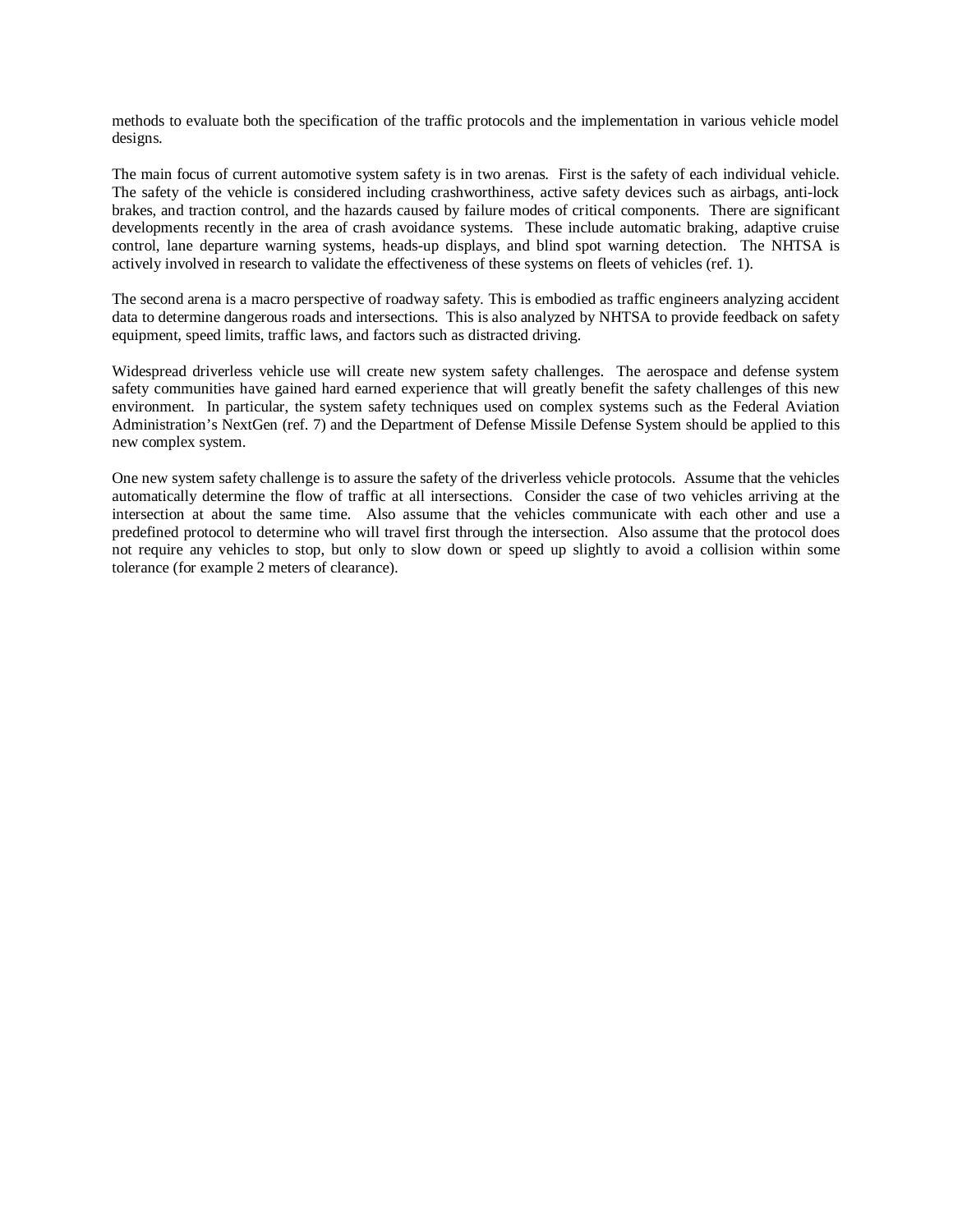

Figure 1 — Two Vehicle Intersection

One possible protocol for ensuring the vehicles proceed safely and efficiently through the intersection can be summarized as a decision table (Table 1).

| <b>Vehicle A</b><br><b>Direction</b>                           | <b>Vehicle B</b><br><b>Direction</b> | <b>Vehicle B</b><br><b>Relative</b><br><b>Position</b> | Vehicle A<br><b>Fail Safe</b><br>Mode | <b>Resulting Action</b>                                                                                   |
|----------------------------------------------------------------|--------------------------------------|--------------------------------------------------------|---------------------------------------|-----------------------------------------------------------------------------------------------------------|
| Straight                                                       | Straight                             | Left of A                                              | N <sub>0</sub>                        | Vehicle A through intersection ahead of<br>Vehicle B                                                      |
| <b>Right Turn</b>                                              | Straight                             | Left of A                                              | N <sub>0</sub>                        | Vehicle A enters traffic ahead of Vehicle B                                                               |
| Left Turn                                                      | Straight                             | Left of A                                              | N <sub>o</sub>                        | Vehicle A turns left behind Vehicle B                                                                     |
| Straight                                                       | <b>Right Turn</b>                    | Left of A                                              | N <sub>o</sub>                        | No conflict                                                                                               |
| <b>Right Turn</b>                                              | <b>Right Turn</b>                    | Left of A                                              | N <sub>o</sub>                        | No conflict                                                                                               |
| Left Turn                                                      | <b>Right Turn</b>                    | Left of A                                              | N <sub>0</sub>                        | Turns coordinated to prevent conflict                                                                     |
| Straight                                                       | Left Turn                            | Left of A                                              | No                                    | Vehicle B turns left behind Vehicle A                                                                     |
| <b>Right Turn</b>                                              | Left Turn                            | Left of A                                              | N <sub>0</sub>                        | No conflict                                                                                               |
| Left Turn                                                      | Left Turn                            | Left of A                                              | N <sub>0</sub>                        | Vehicle A turns left behind Vehicle B                                                                     |
| Any                                                            | Any                                  | Any                                                    | Yes                                   | Vehicle A pulls over and stops clear of<br>intersection. Vehicle B pauses until Vehicle A<br>pulled over. |
| (Partial Table- All Vehicle B Relative Positions Not Complete) |                                      |                                                        |                                       |                                                                                                           |

Table 1 **—** Sample Two Vehicle Intersection Protocol Decision Table

System safety requires the protocol to be analyzed to ensure it is safe under all conditions. This example can be analyzed using manual techniques or using existing techniques such as formal methods. The protocol and the resulting system safety analysis become more complicated when other factors are included. For example, what is the protocol if 4 vehicles, one from each direction, arrive at the same time? What is the protocol when there is a line of traffic approaching from each of the four directions? Additional complexity is added when external factors such as road conditions, weather, pedestrians, bicycles, and animals are included in the system.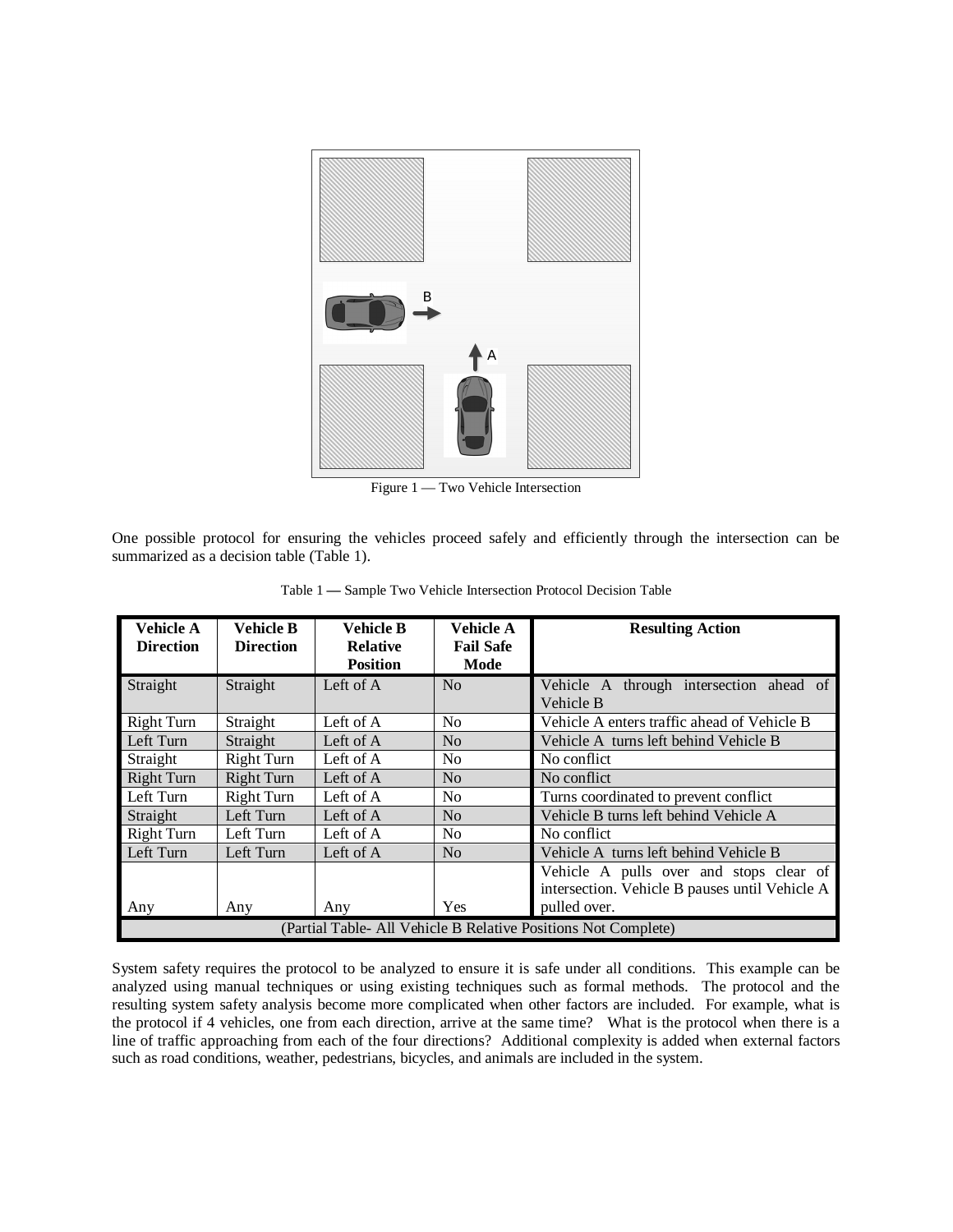Development and safety analysis of the protocols developed may be done by industry standards organizations. System safety engineers will need advanced analysis techniques as part of these teams to approve the resulting protocols.

Verifying the correct implementation of these protocols in individual vehicle models will also require complex system safety techniques. Internal vehicle component and system failure responses will have to be identified, verified, and validated to ensure they meet the protocol under all conditions. A non-exhaustive list of factors that need to be included are vehicle maintenance, non-standard replacement parts, weather conditions, road conditions, exceeding specified load limits, and fuel quality. Unlike aircraft, the condition of an automotive vehicle has large variability over the fleet. Aircraft have stringent requirements for mechanics, replacement parts, mandatory inspection and replacement intervals, and extensive record keeping requirements. Automobile maintenance has none of these advantages, which requires a different set of assumptions in the safety analysis.

Finally, system safety must help define and specify safety solutions that provide independence from the components that provide navigation and steering. The assumption must be made that the vehicle software will never be proven safe under all possible conditions. Therefore, system architectures must be developed that will provide independent means to put the vehicle in a safe state when it is determined that the navigation and steering system is moving toward an unsafe condition. The independent system may include features such as crash detection and avoidance, moving to the side of the road, and broadcasting a warning to other nearby vehicles. Providing a safety mechanism that is independent of the primary software is a critical lesson that has been learned from previous accidents and must not be ignored when fielding future complex systems (ref. 8).

# Software Safety Challenges

A critical component of driverless vehicles is the software. The complexity of this software and potential safety effects are significant. Unfortunately, based on empirical evidence, the ability of engineering organizations to develop and verify such complex and critical software is poor.

Considerations such as RTCA DO-178B largely rely on process assurance as the method to ensure the software meets the system requirements; including the system safety requirements. For complex safety-critical systems, process assurance will not be enough. In order to develop software that will meet the safety criticality required and to demonstrate the software is correct, the following criteria must be met:

- 1) The requirements must be specified in a notation that is unambiguous and can be proven to correctly meet the safety requirements.
- 2) The design of the software architecture must provide partitioning, be robustly fault tolerant, and provide a test interface that allows verification of both subsystems and modules.
- 3) The code must be written in a language or language subset that prevents common software errors. It must also be demonstrated to meet the software requirements specification. Also, static code analysis must be used to verify that common software errors are not present.
- 4) The software review processes must be thorough and efficient. The review processes must remove almost all software defects before the artifact is moved to the next software phase. Metrics must be used to track the efficacy of the review processes.
- 5) Software testing must be complete and thorough. It must verify both the integrated software and the software modules. The testing must verify each requirement, ensure that the code only implements the requirement (negative test cases), and that all code is completely tested.
- 6) The configuration management process must ensure that the correct data is used for each review and test. It must also ensure that the build process supports the complexity of the configuration combinations. CM must also ensure that each problem report correctly identifies each software issue and that each issue is correctly worked to completion.
- 7) The Software Quality Assurance organization must be domain knowledgeable and assure that each software process is performed correctly, that defective software products are identified and corrected, and that schedule or budget demands do not affect the safety of the software.
- 8) Independent oversight from knowledgeable regulators is required. Unfortunately, business considerations including budget, schedule, lack of training, and inexperienced staff do affect the safety of even the most critical systems. Independent oversight is required to educate new organizations and ensure that public interest and safety requirements are always met.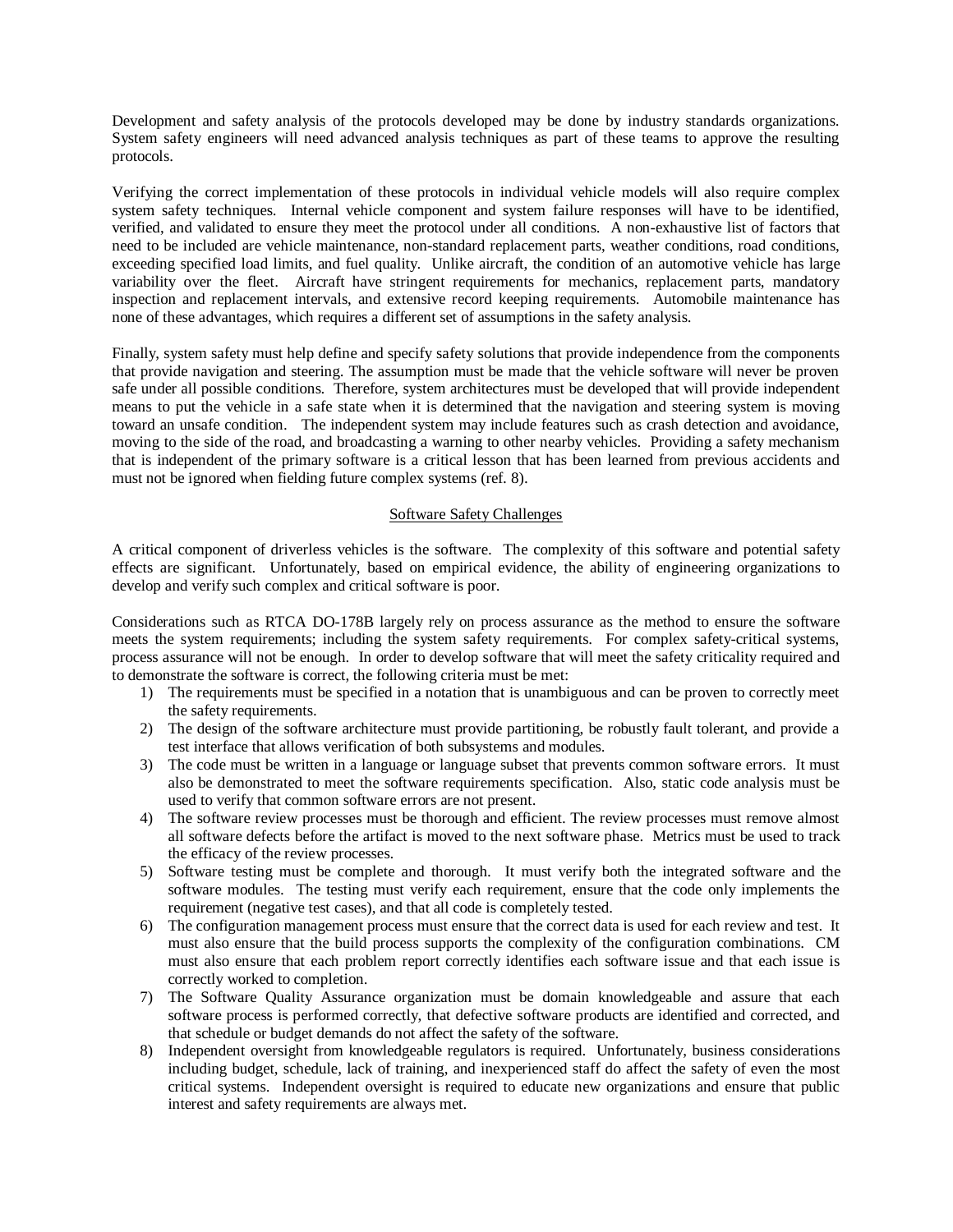The aircraft industry is held to some of the highest software safety standards. A survey was conducted to determine how well the aircraft software industry would meet the criteria listed above. Based on the initial survey results for software on several aerospace systems, the capabilities of many software organizations would not be adequate to ensure the safety of complex driverless vehicle systems. This survey is based on 11 aircraft systems that were developed to RTCA DO-178B. The evaluation of these projects was to determine the capabilities of these organizations for the rigor and complexity that is required for driverless vehicles. Some of the key criteria evaluated were:

- 1) Formality and correctness of the software requirements description. In order to verify that the software specifications correctly specify the traffic protocols formal requirements specifications must be used. Almost all of the projects surveyed use natural language software requirements, which cannot be used to prove the correctness of the requirements.
- 2) Ability of the software architecture to ensure the stability of the executing software.
- 3) Ability of the test environment to verify both the software/system integration aspects and the low-level software robustness.
- 4) Capability of the Configuration Management (CM) and Problem Report (PR) systems to handle complex configurations and ensure consistency and completeness of all software artifacts.
- 5) Technical capabilities of the Software Quality Assurance (SQA) personnel and their ability to ensure quality.



The preliminary results of the survey are summarized below (Figure 2).

Figure 2 — Preliminary Software Capability Survey

Figure 2 key- Software Level on the x-axis: 1=Level E, 2=Level D, 3=Level C, 4=Level B, 5=Level A

An important note about this survey. This survey was looking for data that is different than the DO-178B and FAA criteria. For example, DO-178B ensures that requirements are developed, reviewed and tested. DO-178B does not specify that requirements be in a formal language or that natural language requirements are unacceptable. Therefore, these projects were found acceptable and were approved for their intended use in certified aircraft. The purpose of the survey was to determine if the techniques used for the aircraft projects would support the envisioned complexity and rigor required for driverless vehicles.

In summary, the survey demonstrates that even software organizations that are currently developing software for some of the most critical systems using the most rigorous standards are unlikely to meet the highest software standards that will be required for driverless vehicles. To remedy this, the following actions should be taken to ensure organizations are ready to develop this critical software: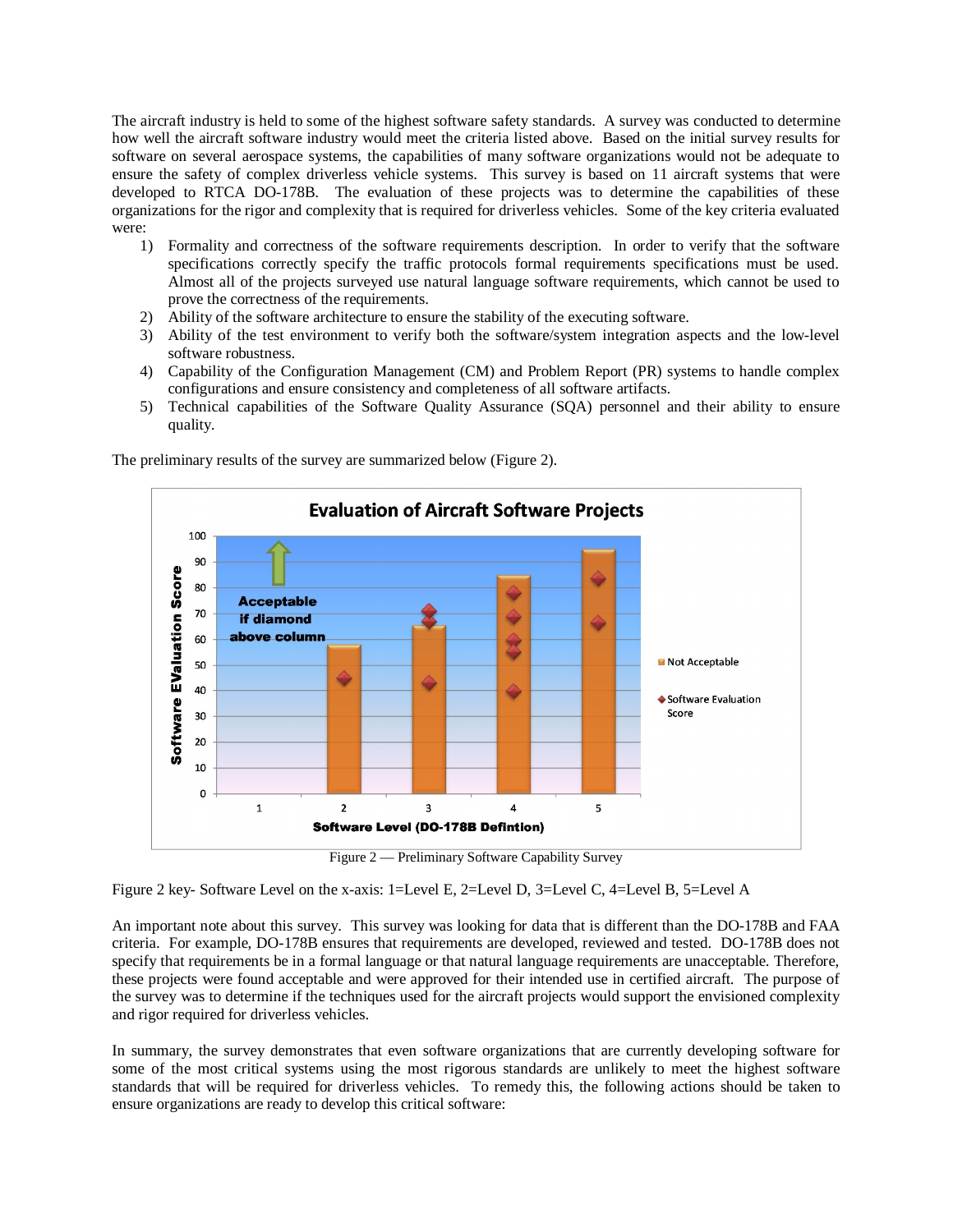- 1) Research is required to define the most effective tools and methods for this type of software. Based on observation, organizations use a variety of tools. They are effectively trained on each tool (usually by the tool vendor), but do not have integrated software processes and tools that together provide the most effective development, testing, CM and software quality assurance for safety critical systems.
- 2) Provide in depth training for the software managers, developers, test engineers, and software quality assurance engineers. Very few software engineers are trained on embedded, real-time, safety-critical systems. Extensive hands-on certificate training should be mandatory for engineers involved in developing, testing, and verifying these software systems.

Configuration management of the software in the vehicles will also be a key safety consideration. A capability must exist to update the software in the vehicles and to ensure that all the software in the vehicle is a safe set. As the communication protocol between vehicles evolves, there must be a method to ensure backward compatibility with previous protocols and age limits on the software to ensure that old software is phased out in a timely manner. Manufacturers will have to have procedures that ensure a safe software configuration is loaded in all vehicles at all times.

# **Conclusions**

Widespread acceptance of driverless vehicles has the potential to save many lives and enhance our quality of life. There are system safety and software challenges that must be overcome to make this a reality. The most important issues to solve are: 1) better system safety methods for proving the protocols and their implementation are correct, 2) system safety methods to identify hazards and verify hazard resolution for complex systems, 3) improved tools, processes, and training for the software organizations implementing these systems, 4) added regulatory oversight of design approval of the driverless vehicles, and 5) enhanced configuration control of the software in the vehicles.

Professional societies must help to solve these challenges now to minimize accidents as these systems begin to be fielded.

## References

1. Beuse, Nathaniel. "United States Government Status Report", National Highway Traffic Safety Administration, 2013.

2. Mui, Chunka, and Carroll, Paul B., *Driverless Cars: Trillions Are Up For Grabs,* (2013), Kindle edition.

3. U.S. Department of Transportation, National Highway Traffic Safety Administration, "Traffic Safety Facts Research Note, 2011 Motor Vehicle Crashes: Overview", DOT HS 811 701, December 2012.

4. U.S. Department of Transportation, National Highway Traffic Safety Administration, "Traffic Safety Facts 2010, A Compilation of Motor Vehicle Crash Data from the Fatality Analysis Reporting System and the General Estimates System", DOT HS 811 659, August 2012.

5. Center for Disease Control, "Save lives, save dollars, Prevent motor vehicle-rated injuries", DOT HS 811 659, August 2010.

6. Texas A & M Transportation Institute, "2012 Urban Mobility Report", December 2012.

7. Fleming, Cody Harrison, et al. "Safety assurance in NextGen and complex transportation systems." *Safety Science 55 (2013)* 173-187.

8. Rankin, J.P., "Identification of Common Cause Failures in Instrumentation and Control Systems", Hazard Prevention, Vol. 18, No. 1 Jan.-Feb. 1982.

8. EPA Greenhouse Gas Equivalencies Calculator. Accessed June 18, 2014. www.epa.gov/cleanenergy/energyresources/calculator.html